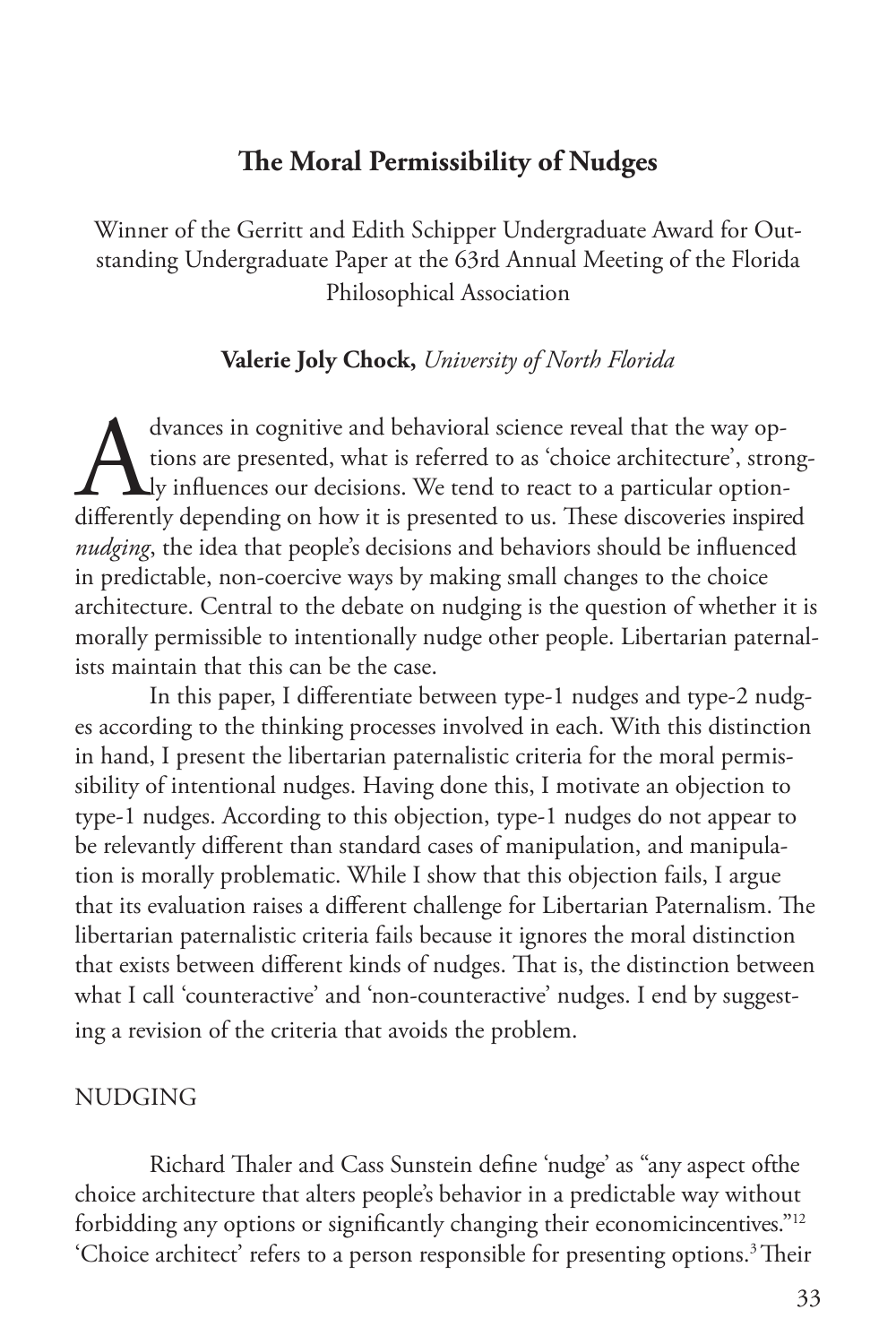decisions about how options are presented affect the decisions others make. This is supported by research that suggests that we commonly make irrational decisions due to systematic errors in how we reason.<sup>4</sup> These errors result from heuristics, which are rules-of-thumb people use to make decisions. Heuristics, although sometimes accurate and useful, often lead to "severe and systematic errors,"<sup>5</sup> called 'cognitive biases' that result when people choose what the heuristics suggest even when these are poor options.<sup>6</sup> Thus, even when we make "good" decisions (outcome-wise), those decisions are still irrational (in some sense) when they are the result of biased decision-making.

Kahneman (2011) describes two thinking systems, System 1 and System 2, which Thaler and Sunstein refer to as 'Automatic System' and 'Reflective System' respectively. System 2 thinking is deliberate, controlled, effortful, and conscious. System 1 thinking is rapid, uncontrolled, effortless, and subconscious.7 Based on this distinction, it is possible to differentiate between two types of nudges: type-1 and type-2 nudges. The latter engages people reflectively—they engage System 2—whereas the former does not they engage only System 1. Hansen and Jespersen (2013) offer the plate-size nudge as a type-1 nudge example.<sup>8</sup> It consists of reducing the plates' size in cafeterias, which typically reduces consumers' food intake, and typically leads to a calorie intake reduction as well. This usually happens without engaging the subject's reflective thinking because of biases that result in *mindless eating*. 9 The typical behavior is to first fill the plate with food and then eat the food typically without reflecting about it.<sup>10</sup> A type-2 nudge example with the same goal—reducing calorie intake—is placing nutritional labels besides the food along with placards encouraging low-calorie food consumption. Here, the nudge works by engaging diners' reflective thinking when they read the information and reflect on their food choices (which typically results in diners consciously choosing lower-calorie foods or reducing the food amount they put on their plate). These examples illustrate the difference between type-1 and type-2 nudges. That is, type-1 nudges engage people subconsciously they "work in the dark"11—whereas type-2 nudges engage peoplereflectively.

#### LIBERTARIAN PATERNALISM

Libertarian Paternalism concerns how options should be presented. It is motivated, in part, by the unavoidability of choice architecture. When options are presented, they must be presented in some way. Further, any way of presenting the options inevitably influences people's decisions.This, coupled with the fact that people often make irrational decisions, according to liber-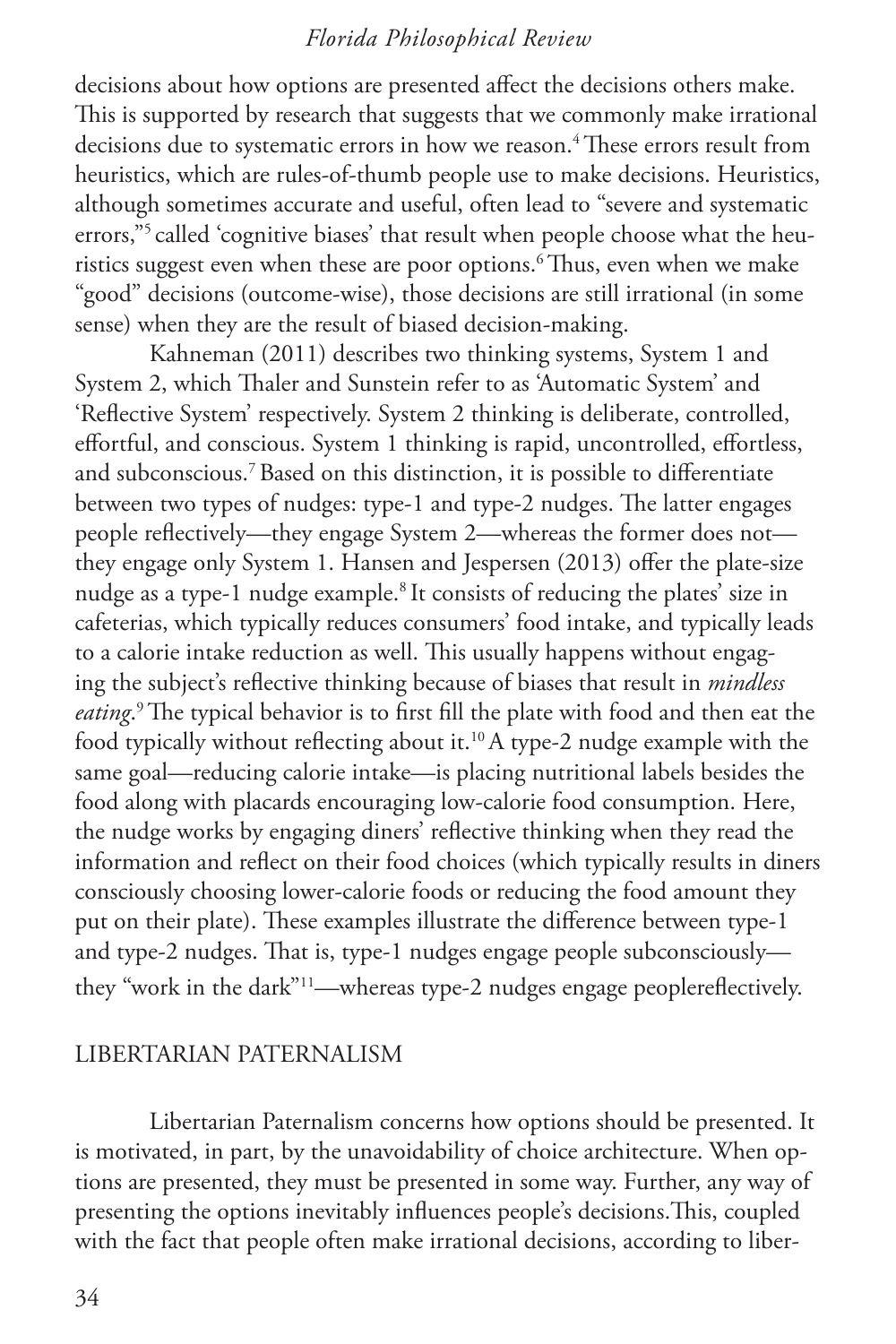tarian paternalists, can make intentional nudges morally permissible. Since nudging will inevitably occur, choice architects should nudge well.

However, an intentional intervention is not morally permissible merely in virtue of being a nudge. Libertarian paternalists propose a criteria for the moral permissibility of intentional interventions (hereafter 'LPC'), which gives a set of sufficient conditions for the moral permissibility of an intentional intervention. According to LPC, any intervention that is (i) a nudge, (ii) transparent, and (iii) aimed toward the welfare of those being nudged is morally permissible.<sup>12</sup> Here (i) requires that the intervention must preserve freedom of choice—it cannot forbid or attach incentives or consequences to options13; (ii) requires that the influence must be easy to resist—people must be able to choose a different available option14; and (iii) requires that the intervention must be justifiably intended to make people better off—it must have people's best interest in mind. We can thus summarize LPC as the claim that intentional interventions are morally permissible if they preserve freedom of choice by means of transparent and welfare-aimed nudges.<sup>15</sup>

To see LPC applied to a case, consider the following example:

#### Cafeteria

Jess is a cafeteria manager who decides the way in which food is displayed. After reading some psychology studies, she learns that the food order at cafeteria lines substantially determines what ends on diners' plates—the majority of people tend to select the food that is placed first in line.16 Aware of this, Jess now knows that whatever she decides regarding food placement will influence her diners' choices. So, she asks herself: "How *should* I arrange the food?"

Jess could arrange the food: (a) So that diners are better off;<sup>17</sup> (b) at random; (c) to maximize her profits; (d) by banning all unhealthy foods.

Option (d) limits the available options, so it fails to meet (i) of LPC. Thus, in this case, option (d) is not a permissible intervention under LPC. The remaining options (a–c), all meet condition (ii) of LPC because they do not make it significantly more difficult for diners to choose other available food. However, not all (a–c) satisfy (iii). Option (b) fails to satisfy (iii) because to arrange the food at random is to consciously ignore the diners' best interests. Option (c) fails to satisfy (iii) because it either reflects the architect's selfish purposes or fails to even consider the diners' welfare. Therefore, from Jess' set of options, (a) is the only option justified by LPC—and, thus, (a) is a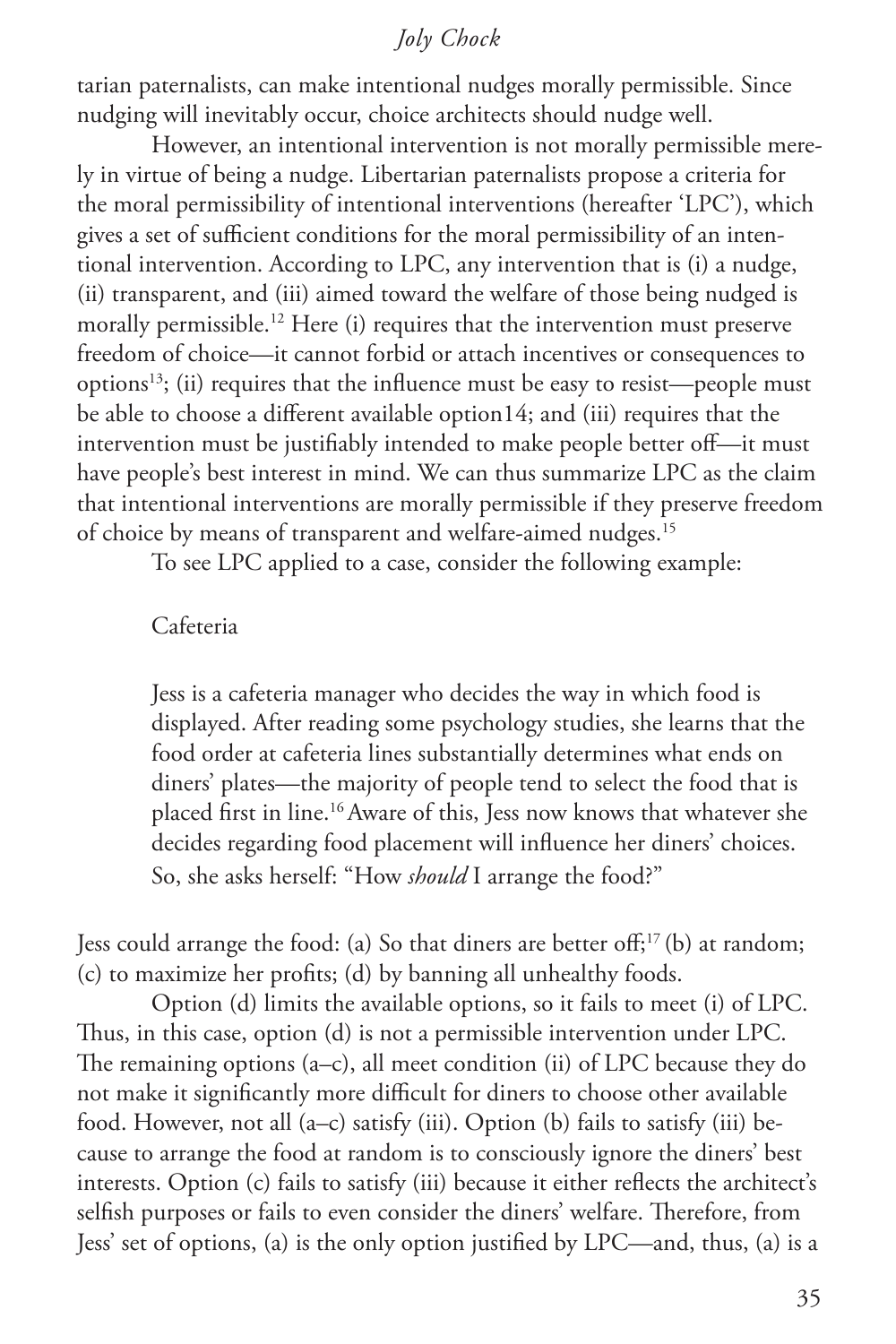morally permissible option.

Although nudges have been used to positively influence behavior in various settings<sup>18</sup>, they have been heavily criticized. A common objection targets their moral permissibility by appeal to manipulation.<sup>19</sup> This objection claims that although nudging can be morally permissible, there is a particular subset of nudges that is impermissible in virtue of being manipulative.

## THE MANIPULATION OBJECTION

The charge from manipulation is that type-1 nudges are manipulative in a way that type-2 nudges are not, and that this makes a moral difference.<sup>20</sup> The objection claims that a nudge is manipulative if it influences people without sufficiently engaging their reflective and deliberative capacities. 21,22 The charge from manipulation can be presented as follows:

#### *The Manipulation Objection (TMO)*

- 1. All interventions that engage people *only* subconsciously are manipulative.
- 2. Type-1 nudges engage people onlysubconsciously.
- 3. Type-1 nudges are manipulative.(1–2)
- 4. All manipulative nudges are morallyimpermissible.
- 5. Therefore, type-1 nudges are morally impermissible. (3–4)

Note that TMO makes no claims about the moral permissibility of type-2 nudges. This is motivated by the desire to keep some nudges while excluding others. The desire to leave type-2 nudges unscathed is itself motivated by the assumption that type-2 nudges are not manipulative (or at least not manipulative in the relevant sense), and thus not morally problematic, because they engage people consciously.

Subliminal messages<sup>23</sup> engage people only subconsciously.<sup>24</sup> Without getting into empirical details, suppose that subliminal messages are capable of influencing people's choices. Suppose also that, as part of a public health campaign, subliminal messages encouraging calorie intake reduction are introduced in TV programs. As a result, many people subconsciously reduce their calorie intake. However, they are unaware that they are doing so, largely because they are unaware of the subliminal message itself. Even though the outcome may be desirable, the intuition is that such a use of subliminal messages is manipulative. This intuition gives reasons to accept premise 1.

Premise 2 is true by definition and premise 3 follows from 1 and 2.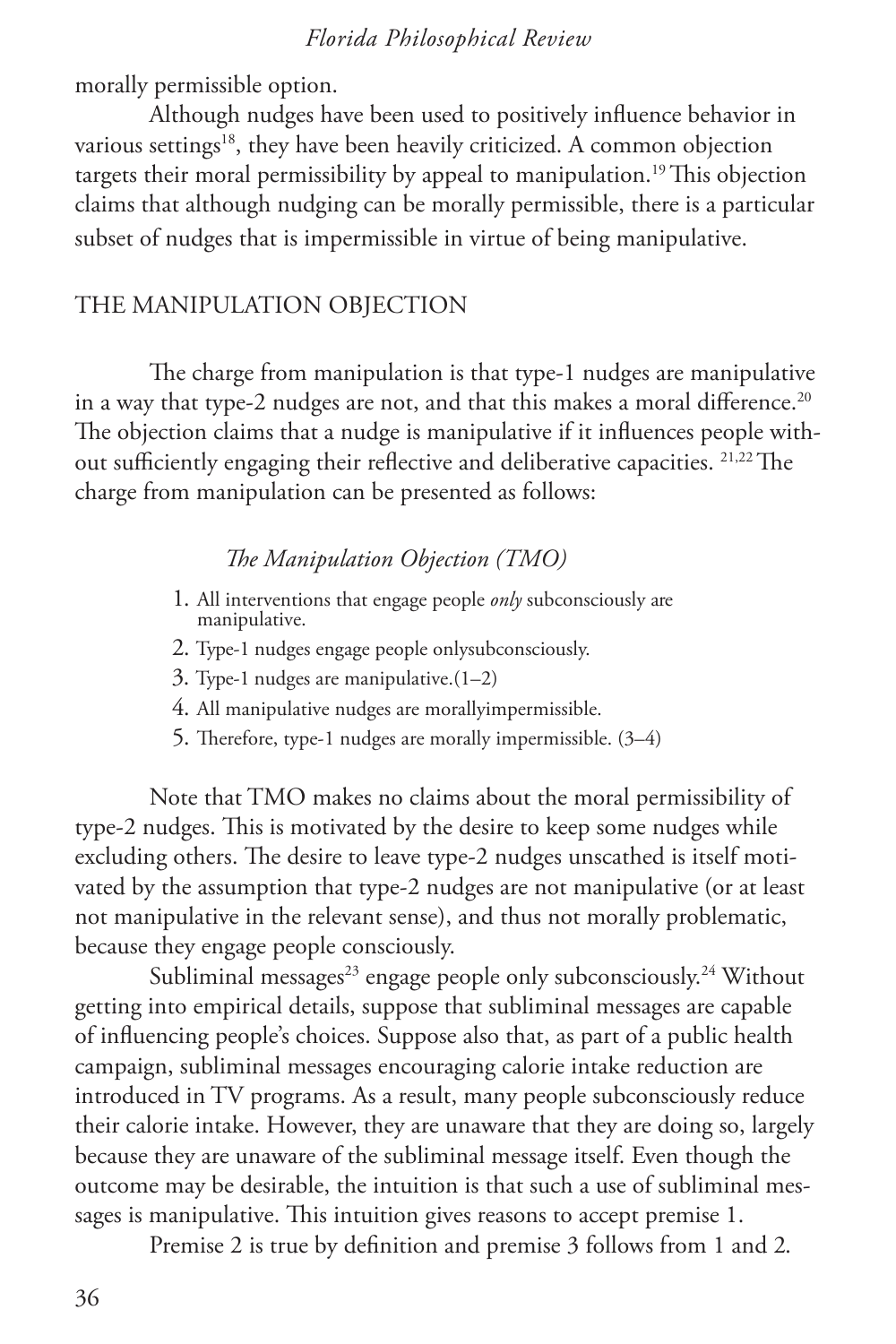Premise 4 can be motivated by appeal to autonomy. Hausman and Welch (2010) define 'autonomy' as "the control an individual has over his or her own evaluations and choices."25 They argue that when nudges do not involve "rational persuasion," the subject's autonomy is diminished.26 Here the degree of reflection that takes place in an individual's decision-making is proportional to the amount of autonomy they exercise. Since manipulative nudges engage individuals only on subconscious levels, the degree to which they exercise their autonomy, if at all, is very low. The idea is that the choice architect potentially has more control over the individuals' choices than the individuals themselves. It is such a diminishing of autonomy what makes type-1 nudges morally impermissible according to TMO.<sup>27</sup>

LPC makes no distinction regarding which System (1 or 2) is engaged in nudging.28 Thus, under LPC type-1 nudges and type-2 nudges are equally permissible. If TMO succeeds and all type-1 nudges are morally impermissible, then the LPC's sufficiency claim is false because LPC fails to account for the moral difference between type-1 nudges and type-2 nudges.

## IMPLICATIONS

TMO makes a moral distinction between type-1 nudges and type-2 nudges. This distinction is motivated by the desire to leave type-2 nudges unscathed, which is problematic. Such project rests on the assumption that type-2 nudges exist independently from type-1 nudges, but this is simply not the case. While type-1 nudges and type-2 nudges are exclusive—a nudge is either of the type-1 or type-2 variety—they are importantly related. It is impossible to cleanly separate them because while System 1 can—and often times does—operate on its own, System 2 always depends on System 1. For instance, in the nutritional labels type-2 nudge example, reading and reflection only come into the picture after the subject notices and reacts to the placards. However, without the initial reaction (System 1), there would be no reflection (System 2). There is simply no way to skip straight to engaging the subject's System 2 thinking.

Given that the distinction between these types of nudges is not as clear as it is assumed by proponents of TMO, if the objection is successful, it not only undermines the moral permissibility of type-1 nudges but the moral permissibility of type-2 nudges as well. In other words, if type-1 nudges are morally impermissible, and type-2 nudges cannot exist without type-1 nudges, then there would be no permissible nudges at all. By arguing that type-1 nudges are impermissible, proponents of TMO inadvertently make the case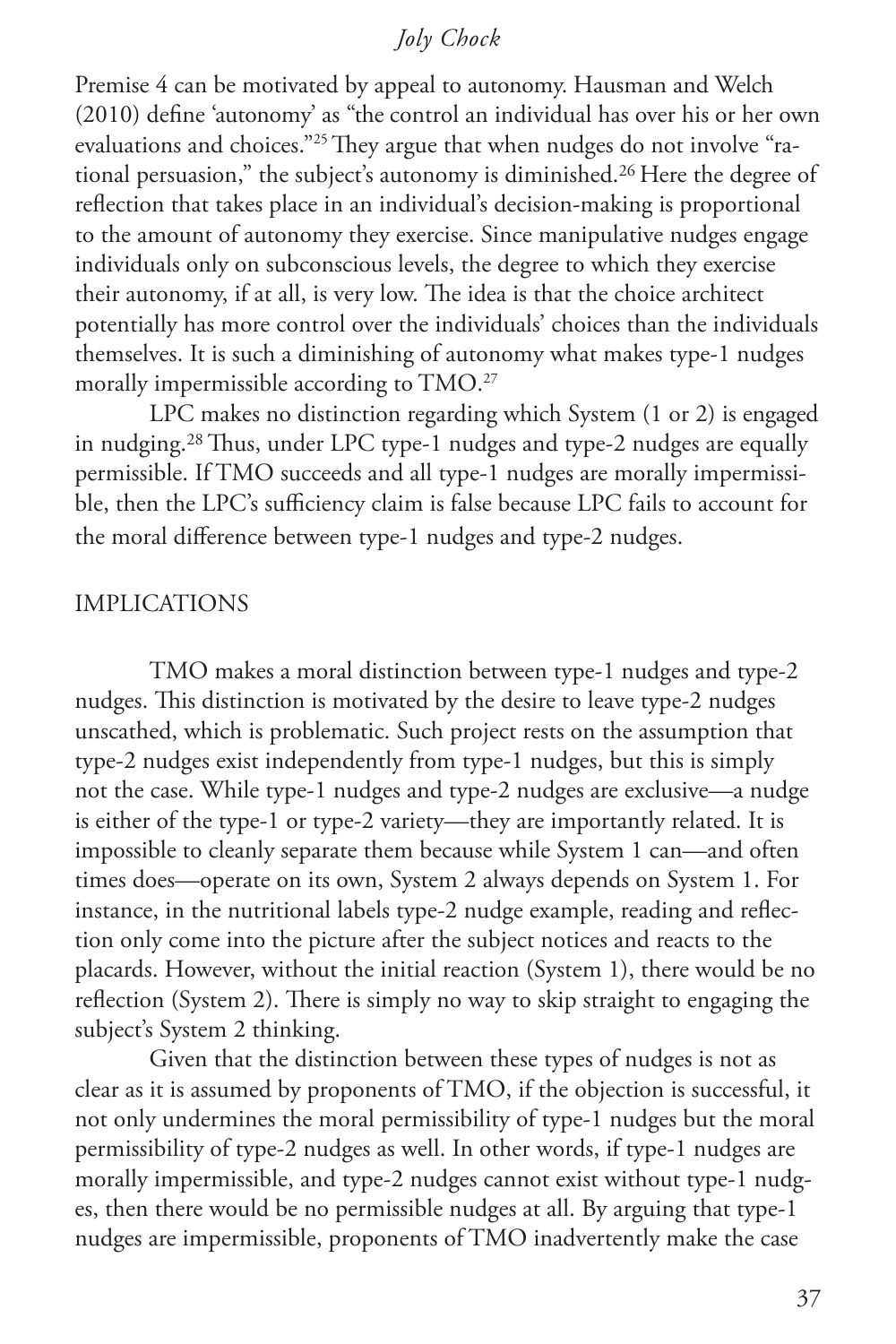that all nudges are morally impermissible. This is a radical result. If TMO succeeds, many everyday interactions would be morally impermissible.

To appreciate the radical nature of TMO's conclusion, think about the prevalence of nudges in our everyday lives. People dress well for job interviews which nudges employers to take them seriously, students raise their hands which nudges professors to call on them, people make recommendations to friends which nudges them to make particular choices, etc.

All these 'everyday nudges' would be impermissible if we accept TMO's conclusion. To accept TMO's conclusion is to accept that we do something morally wrong much of the time. This is unreasonable. TMO proves too much. Therefore, its conclusion should be rejected.<sup>29</sup>

This way of rejecting the objection relies on the absurdity that results from its conclusion. This rejoinder claims that something goes wrong in the argument for TMO, but it fails to identify what exactly that is. Thus, it is not a satisfying solution. Something else should be added to complement this rejoinder. Something that can help us point out what goes wrong.

#### EVALUATION

Rejecting that all type-1 nudges are impermissible is not the same as accepting that all type-1 nudges are permissible. There is an important difference between type-1 nudges like the plate-size nudge and interventions like subliminal messages that creates a moral distinction between them. In what follows, I address Thaler and Sunstein's attempt to make such a distinction.

#### 1. Monitoring

Thaler and Sunstein condemn subliminal messages because it is impossible to monitor them.<sup>30,31</sup> They justify this by appeal to LPC's transparancy condition. With this understanding of transparency, they implicitly introduce unreasonable expectations about people's capacity to monitor nudges. On their account, for a nudge to be transparent, it must be practically monitorable; and for it to be practically monitorable, the nudge must be practically detectable. This brings about a problem. In the plate-size example, the nudge is not practically monitorable.<sup>32</sup> Thus, if subliminal messages are impermissible because they are not practically monitorable, then nudges like the platesize nudge and many 'everyday nudges' are impermissible too. Here, we can see that the transparency condition is extremely restrictive. This is sufficient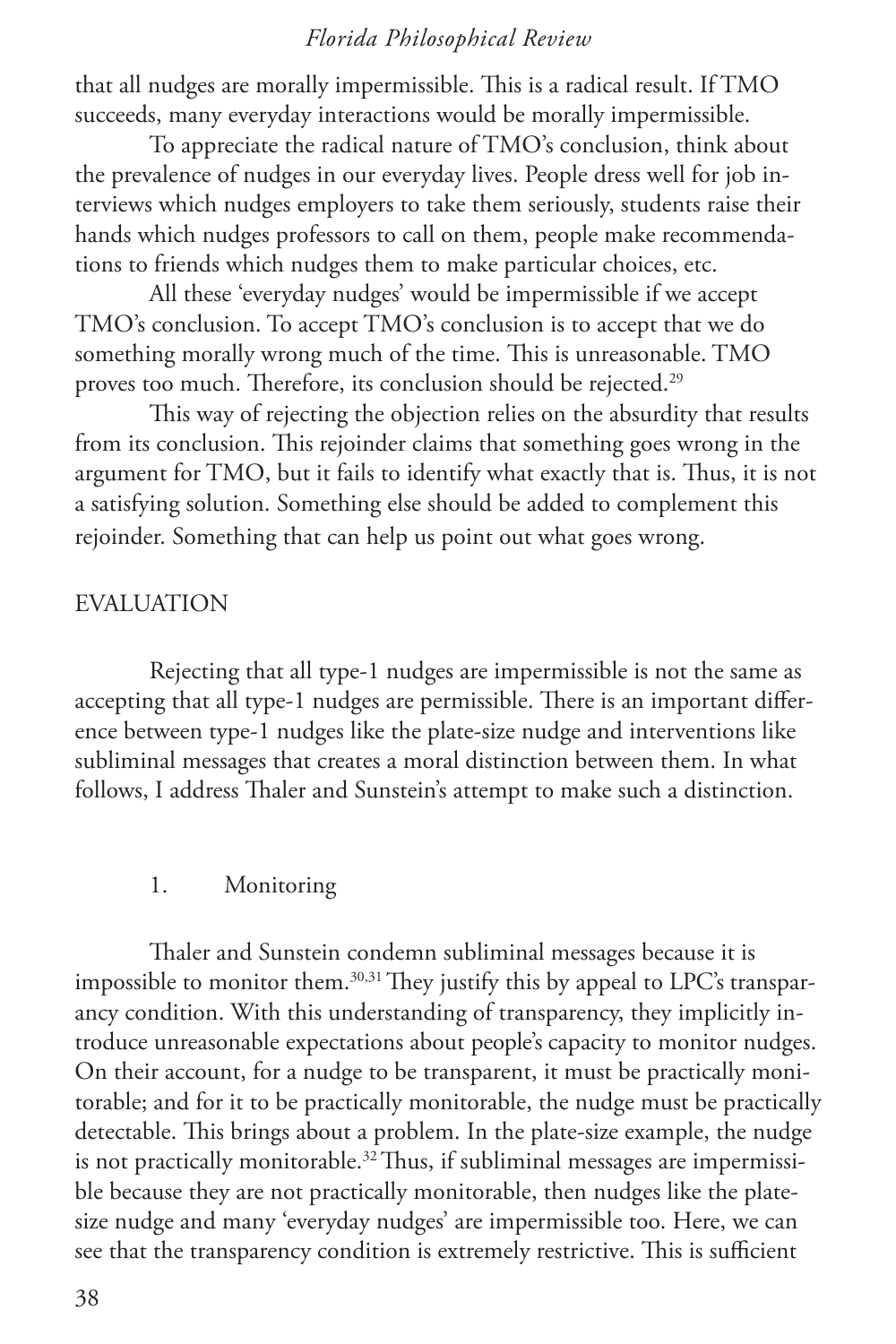reason to not accept how practically monitorable a nudge is as a good divider between permissible and impermissible type-1 nudges. Thaler and Sunstein's solution is a possible one but it overly restricts the set of morally permissible nudges. Thus, their rejoinder to TMO is notsatisfying.<sup>33</sup>

#### 2. Counteracting

A more promising response makes a distinction between the *ways* in which interventions engage our biases. Subliminal messages are morally problematic because they exploit our biases in a way that other type-1 nudges do not—they decrease our sensibility to reasons. Biases prevent our rationality status from being optimal. Nudges are intended to *counteract* already operant biases that prevent us from making rational choices. Subliminal messages do not *counteract* biases. Rather, they merely *activate* them. Thus, in a sense, while some nudges ("counteractive") elevate our rationality status by counteracting our biases and not affecting our sensibility to reasons, other nudges ("non-counteractive") lower it even more under its already suboptimal level by activating additional biases on top of the already operant ones and decreasing our sensibility to reasons.

Suppose Jess wants to influence diners to consume healthy desserts (e.g. fruit) over less healthy options (e.g. cupcakes/donuts) because doing so will improve their welfare. She knows diners are biased to fill their plates with what is presented first. And she now learns about subliminal messages. Thus, she considers two options to nudge her customers: (i) placing healthier desserts first in line or (ii) placing subliminal messages throughout the cafeteria. The former is a counteractive nudge. This nudge relies on changing the environment to prevent people's already operant bias (tendency to choose what is placed first in line) from leading them towards poor choices (unhealthy over healthy food). This nudge utilizes the same already operant bias to influence people to make better choices not by eliminating the bias but by counteracting it with a change in the environment (arranging the food so that healthy foods are first). Further, counteractive nudges do not decrease people's sensibility to reasons because, although people might not recognize how the choice architecture affects their choices about what they eat (or even recognize that this is doing so at all), they can at least recognize the choice architecture itself. They recognize that food is placed in some way and that they have options to choose from, even if that all happens at System 1 level without reflection. The idea here is that, if people started to think about and list all the possible reasons they could have for choosing the food they put on their plate, they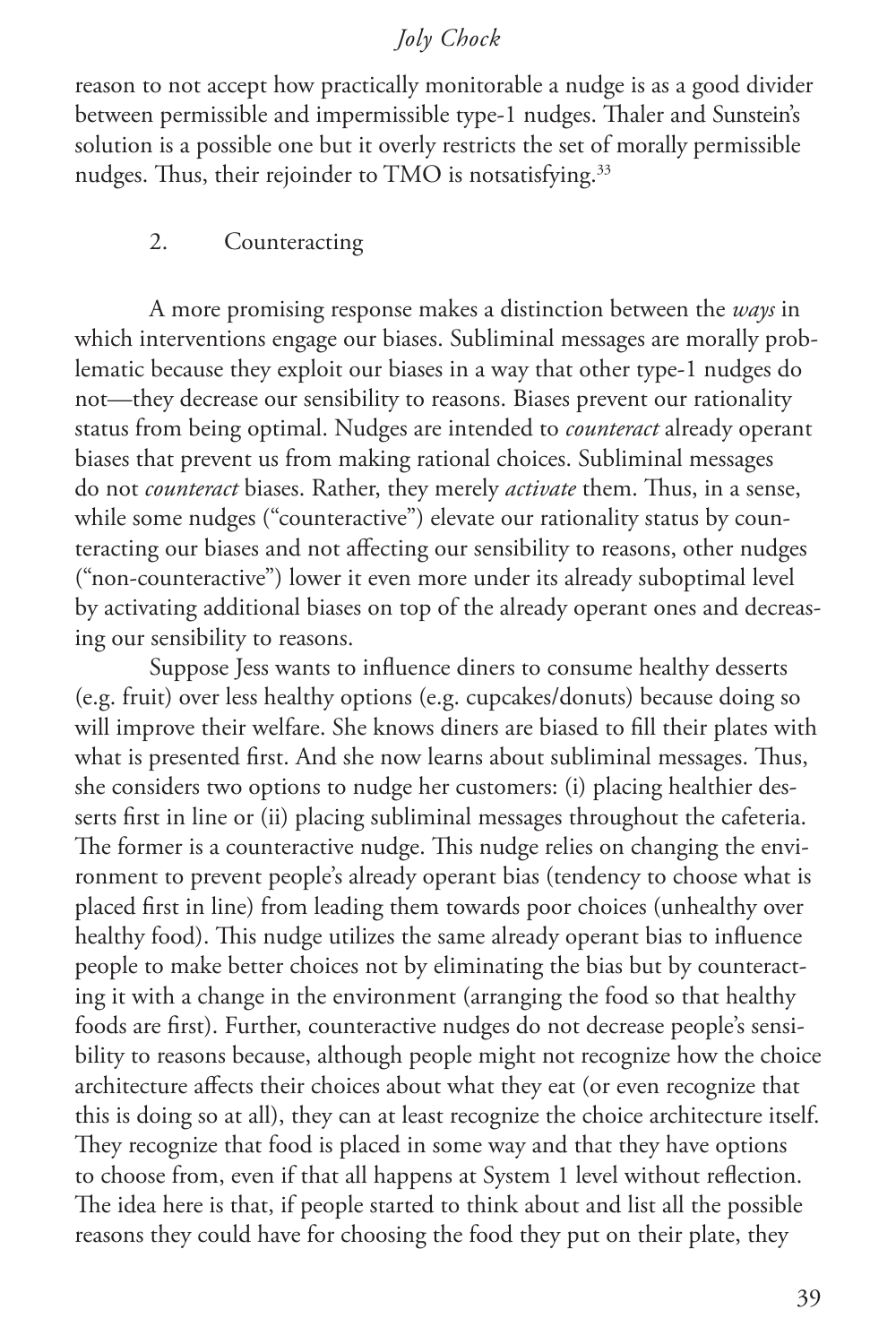could at some point list the placement of the food as a reason. What matters here is not that they *actually* list the food placement as a reason for choosing the food they put on their plate but that there is a *potential* for them to do so.

Subliminal messages do not rely on utilizing already operant biases or changing the environment but rather on activating *additional* biases (tendency to be susceptible to subconscious auditory/visual message). These noncounteractive nudges decrease people's sensibility to reasons because people are unable to recognize the subliminal message within the choice architecture. Thus, the potential to list the subliminal message as a reason for choosing the food is non-existent. It is not only that they cannot *actually* list the subliminal message as a reason but that there is no *potential* for them to do so. Given this distinction, it is possible to offer an account of permissible nudges based on how nudges work. A nudge is *permissible* when it does not decrease our sensibility to reasons and *impermissible* when it does.<sup>34</sup> This distinction is compatible with the intuition that motivates TMO. That is, that the relationship between autonomy and reflection plays a role in the moral permissibility of nudges. The difference is that, for proponents of TMO, *actual* reflection about and determination of the reasons for our choices is necessary for exercising one's autonomy, and thus for a nudge to be permissible. In my view, the *potential* for such reflection and determination is sufficient for exercising one's autonomy, and thus for a nudge to be permissible.

Whether this rejoinder defeats premise 1 (All interventions that engage people only subconsciously are manipulative) or premise 4 (All manipulative nudges are morally impermissible) of TMO depends upon how we understand manipulation. Central to the manipulation literature, is the question of whether manipulation is inherently impermissible. This is a difficult question with no clear answer. But independently of what answer one adopts, my rejoinder does enough to prove that TMO is unsuccessful by showing that there is no moral problem with counteractive nudges even when they are type-1 nudges. My rejoinder can be a response to TMO for both those who take manipulation as inherently impermissible and those who do not. On the one hand, my rejoinder allows for counteractive nudges to be manipulative but permissible. The possible position here is that counteractive nudges are manipulative because they engage individuals subconsciously, but they are morally permissible because they do not decrease one's sensibility to reasons. Thus, they do not prevent one from exercising one's autonomy. If manipulation is not inherently impermissible, then premise 1 is true and my rejoinder defeats premise 4 by showing that not all manipulative nudges are morally impermissible. On the other hand, my rejoinder also allows for counteractive nudges to be permissible by not being manipulative. The possible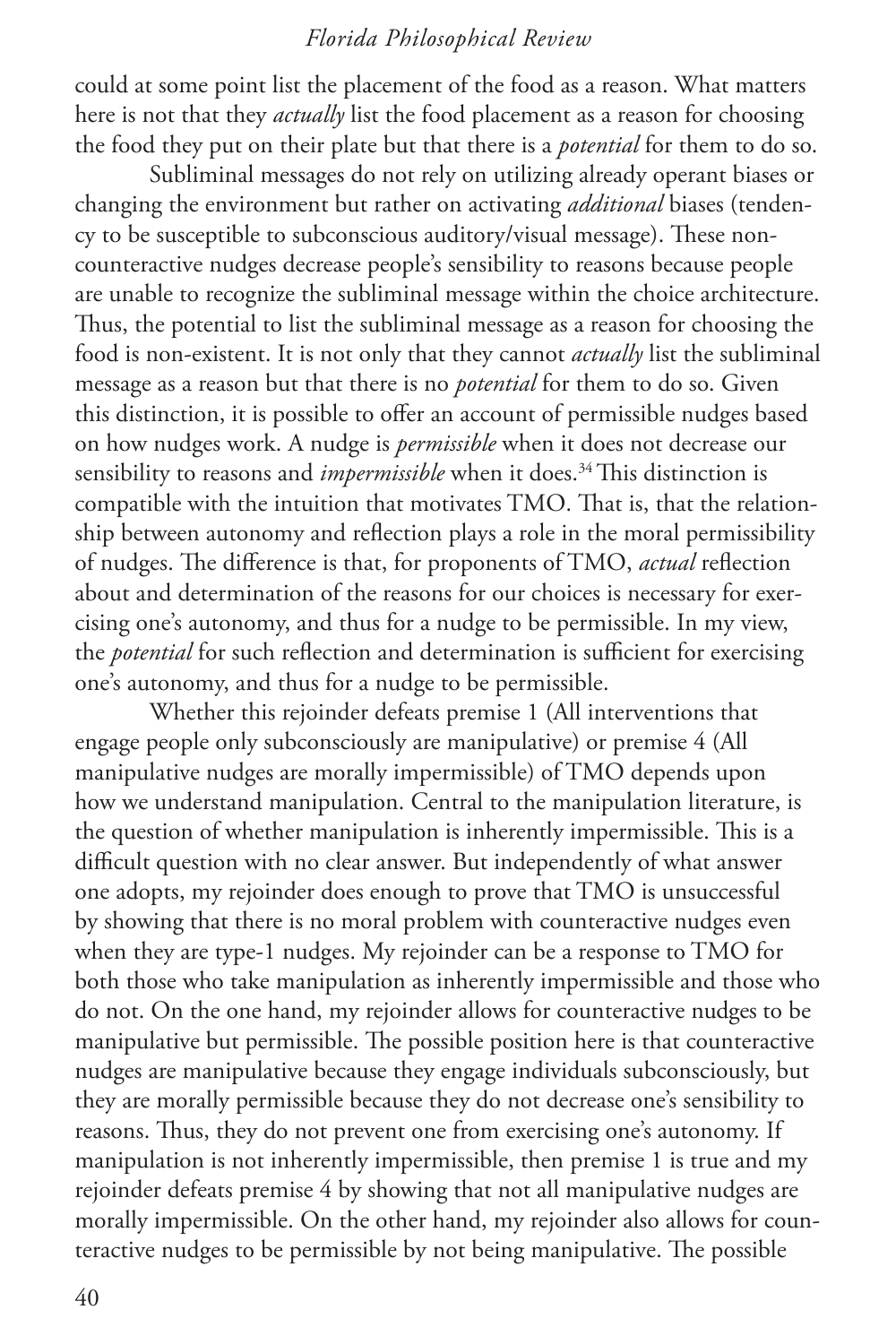position here requires a shift in the focus of the definition of 'manipulative nudge' from merely engaging the individual subconsciously to not allowing the individual to exercise their autonomy.

Thus, counteractive nudges are not manipulative because they allow the individual to exercise their autonomy. If manipulation is inherently impermissible, then premise 4 is true and my rejoinder defeats premise 1 by showing that counteractive nudges are not manipulative.

Disproving TMO proves that not *all* type-1 nudges are morally impermissible. However, this is not the same as proving that all type-1 nudges *are* morally permissible. According to my response, *some* (non-counteractive) type-1 nudges are impermissible. Thus, even though my rejoinder is sufficient to reject TMO, it does not eliminate the problem for LPC

because, if correct, it has the consequence that meeting LPC is insufficient for an intentional intervention to be morally permissible. One way of solving the problem is to add the condition that the intervention must be (iv) counteractive. This revision takes care of the challenge from manipulation while maintaining that most libertarian paternalistic interventions are morally permissible given that this revision minimally restricts the set of nudges that are morally permissible under the existing criteria.

### **CONCLUSION**

Independently of whether this revision of LPC is successful, my main conclusion holds—i.e. TMO fails as an objection against the moral permissibility of all type-1 nudges. Perhaps my rejoinder to TMO is not more convincing/satisfactory than the other ones considered in this paper. Nonetheless, it seems to get at something more reasonable and practically applicable than the rest. The rejoinder to TMO from considering the implications fails to explain what goes wrong with the objection. Thaler and Sunstein's rejoinder places an unreasonable expectation over nudgees and significantly restricts the set of permissible nudges. In contrast, my rejoinder explains what goes wrong with the argument for TMO while also suggesting a possible solution that does not place an unreasonable expectation over nudgees and just minimally restricts the set of permissible nudges. All while complementing the intuition that TMO's implication—i.e. that all nudges, including 'everyday nudges', are impermissible—is unreasonable.35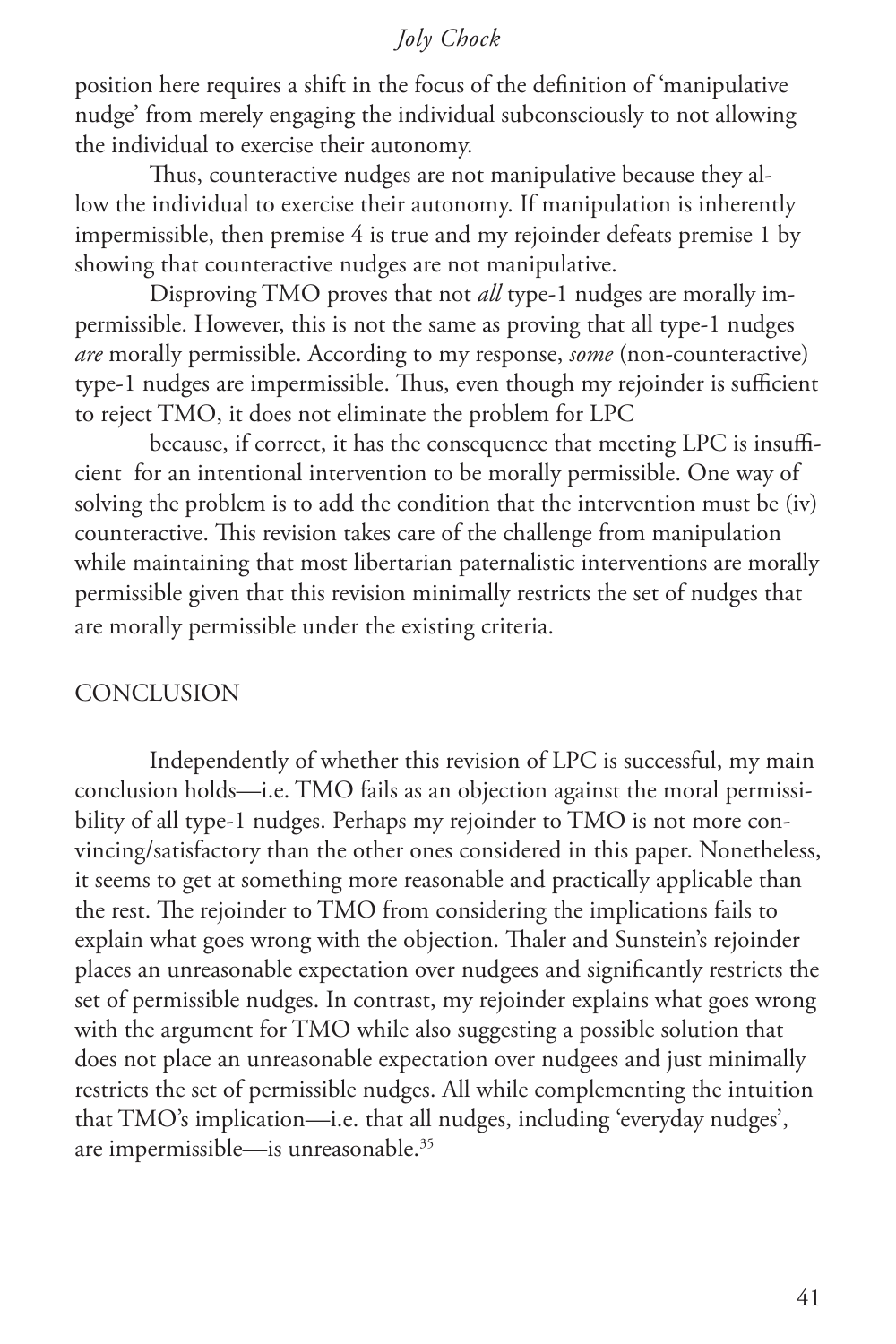## BIBLIOGRAPHY

- Ariely, D. (2010). *Predictably Irrational: The hidden forces that shape our decisions*. New York: Harper Perennial.
- Barnhill, A. (2014). What is Manipulation? *In Manipulation: Theory and Practice*, eds. Coons, C. & Weber, M., 98–120. Oxford University Press.
- Bovens, L. (2008). The Ethics of Nudge. In *Preference Change: Approaches from Philosophy, Economics, and Psychology,* chapter 10, eds. T. Grüne-Yanoff and S.O. Hansson, 207–219. Springer, New York.
- Faden, R. & Beauchamp, T. (1986). *A History and Theory of Informed Consent*. Oxford University Press.
- Hagman, W., Andersson, D., Västfjäll, D., & Tinghög, G. (2015). Public Viewes on Policies Involving Nudges. *Review of Philosophy and Psychology, 6*(3), 439–453.
- Hansen, P.(2016). The Definition of Nudge and Libertarian Paternalism: Does the Hand Fit the Glove? *European Journal of Risk Regulation, 7*(1), 155–174.
- Hansen, P. & Jespersen, A. (2013). Nudge and the Manipulation of Choice: A Framework for the Responsible Use of the Nudge Approach to Behaviour Change in Public Policy. *European Journal of Risk Regulation, 4*(1), 3–28.
- Hausman, D.M. & Welch, B. (2010). Debate: To nudge or not to nudge.*The Journal of Political Philosophy, 18*(1): 123–136.
- Kahneman, D. (2011). *Thinking Fast and Slow.* New York: Farrar, Straus and Giroux.
- Moore, GE. (1939). "Proof of an External World." *Proceedings of the British Academy 25*: 273–300. Reprinted in Baldwin (1993), pp. 147–70.
- Nagatsu, M. (2015). "Social Nudges: Their Mechanisms and Justification.*" Review of Philosophy and Psychology. 6*(3): 481–494'
- Raz, J. (1988). The Morality of Freedom. New York: Oxford University Press.
- Shafir, E. (2013). The behavioral foundations of public policy. Princeton: Princeton University Press.
- Sunstein, C.R. (2014). Nudging: A Very Short Guide. Journal of Consumer Policy. *Springer, 37*(4), 583–588.
- Sunstein, C.R. (2015). Do People Like Nudges? *Administrative Law Review, 68*(2), 177–232.
- Sunstein, C.R. (2015b). The Ethics of Nudging. *Yale Journal on Regulation, 32*, 414–450.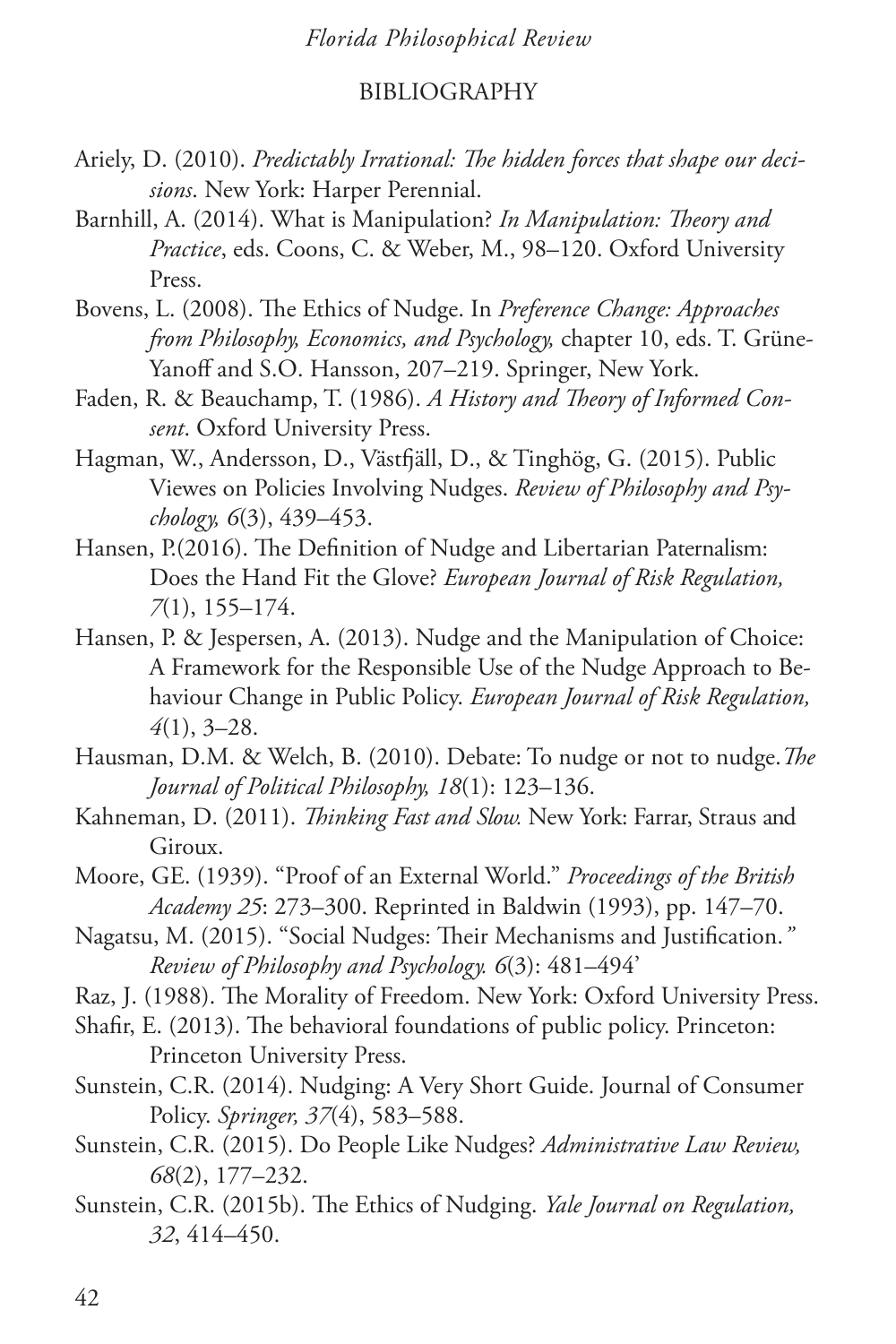- Sunstein, C.R. (2016). People Prefer System 2 Nudges (kind of). *Duke La-Journal, 66*, 121–168.
- Thaler, R.H. & Sunstein, C.R. (2009). *Nudge: Improving decisions about health, wealth, and happiness.* Penguin Books.
- Tversky, A. & Kahneman, D. (1974). *Judgement Under Uncertainty: Heuristics and Biases. Science 185*: 1124–1131.
- Wansink, B. & Hanks, A.S. (2013). *Slim by Design: Serving Healthy Foods First in Buffet Lines Improves Overall Meal Selection. PLoS ONE 8*(10).
- Wansink, B., Just, D., & Payne, C. (2009). *Mindless Eating and Healthy Heuristics for the Irrational. American Economic Review: Papers & Proceedings, 99*(2): 165–169.
- Wansink, B. (2004). *Environmental Factors that Increase the Food Intake and Consumption Volume of Unknowing Consumers. Annual Review of Nutrition, 24*: 455– 70.
- Wilkinson, T.M. (2013). *Nudging and Manipulation. Political Studies, 61*(2), 341–355.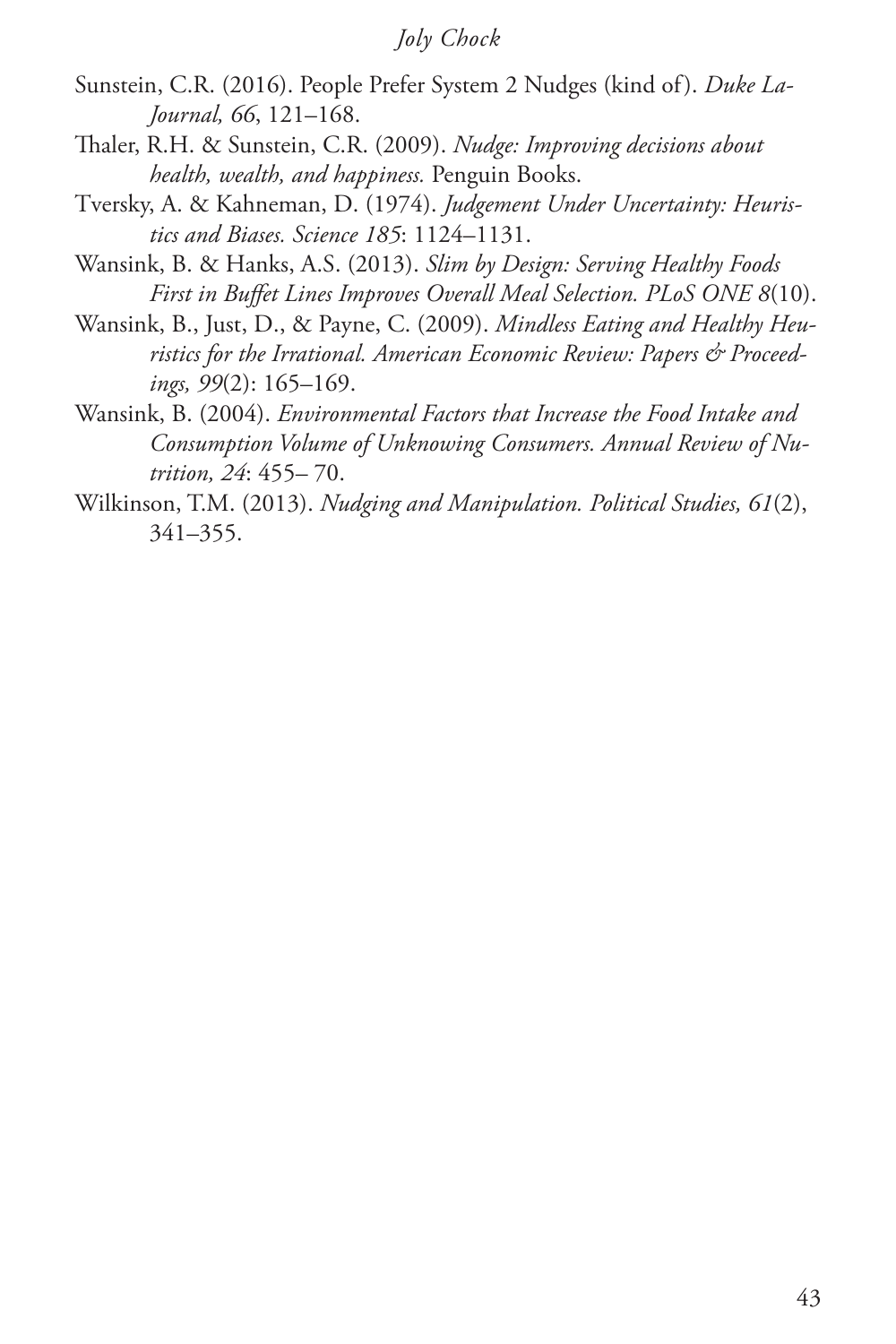## **ENDNOTES**

1 Thaler and Sunstein (2009,6). Note that Thaler and Sunstein give the original definition of 'nudge'in terms of economic incentives. However, they accept that there are other kinds of incentives as well. Thus, a charitable interpretation must be inclusive of these other kinds. Note also that the definition given here treats 'nudge' as a noun. However, Thaler and Sunstein—as well as most authors who engage with the subject—also use the term as a verb to refer to the action of influencing people by means of nudges.

2 Nudges steer people in certain directions while maintain their freedom of choice. Things like suggestions, warnings, defaults, and recomendations are nudges. Things like fines, mandates, threats, bans, and direct instruction are not. A nudge is analogous to how a GPS works because it suggests the best option while still allowing people to go in a different direction if they so choose.

- 3 Salespeople, doctors, waiters, website designers, policy makers, and professors are all examples of choice architects whonudge.
- 4 This research was pioneered by the 'heuristics and biases'work of psychologists Daniel Kahneman and Amos Tversky, which is rooted in dual-process theories. See Tversky and Kahneman(1974).
- 5 Tversky and Kahneman (1974,1124).
- 6 Some examples of biases are Anchoring: tendency to prefer initial suggestions; Default effect: tendency to favor the default (preselected) option; Availability: tendency to weight recent/ easily recalled information more heavily than that which is not readily recalled.

For more examples, empirical evidence, and in-depth discussion on heuristics and cognitive biases, see Tversky an Kahneman (1974), Kahneman (2011), Ariely (2010), and Thaler and Sunstein (2009).

- 7 Thaler and Sunstein write that "one way to think about this is that the Automatic System is your gut reaction and the Reflective Systemis your conscious thought." (2009,21).
- 8 Hansen and Jespersen (2013, 15). For empirical evidence aboutthe plate-size default see Wansink(2004).
- 9 The term 'mindless eating' was coined by BrianWansink. It refers to consuming food without paying close attention to what and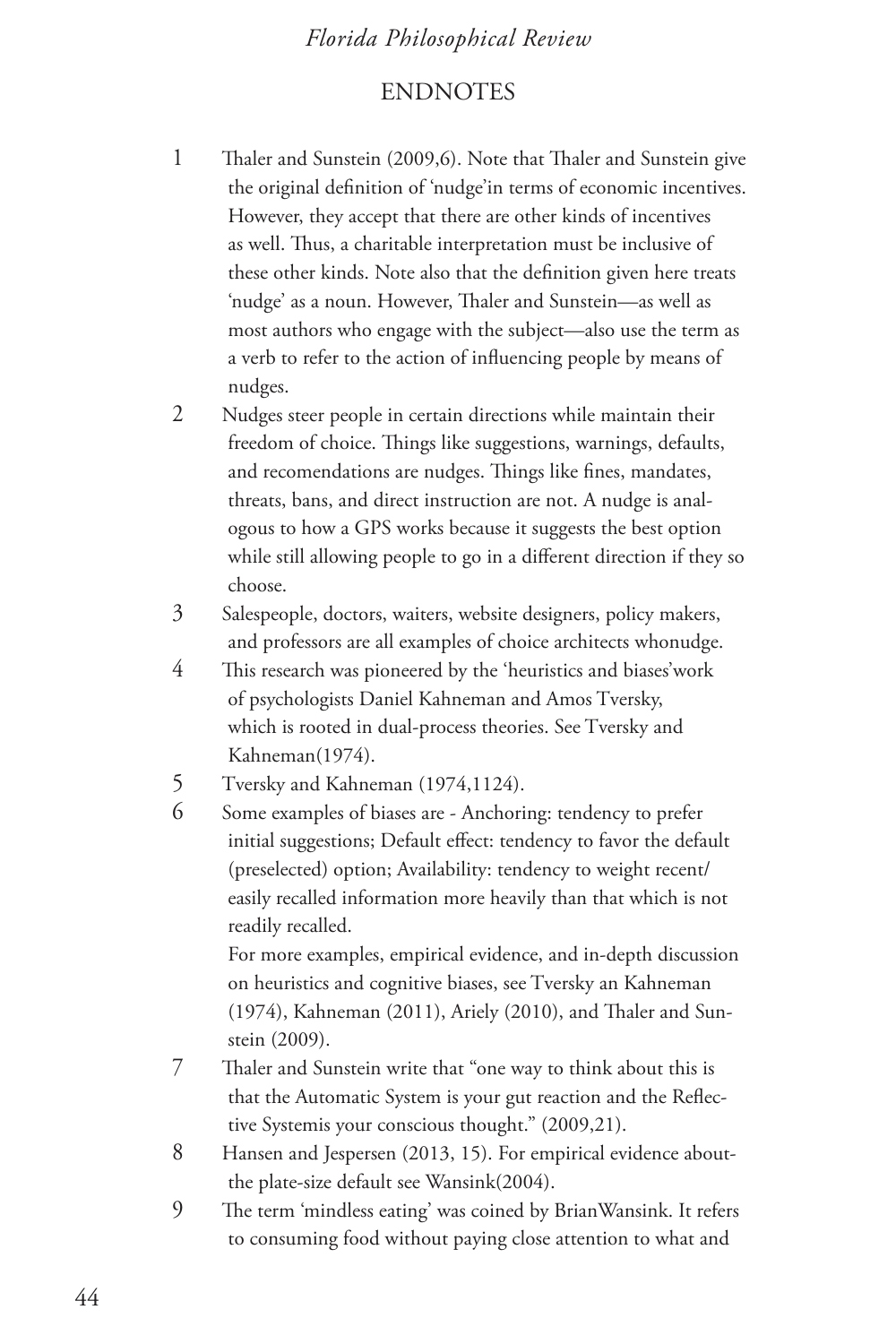how much is being eaten. See Wansink et al. (2009).

- 10 Hansen and Jespersen claim that this is a type-1 nudgebecause there is usually no conscious decision or choice made in this sequence of behavior in regard to how much to eat" (2013, 15).
- 11 Bovens (2008, 3).
- 12 This follows from Thaler and Sunstein(2009).
- 13 This means that it should alter the choice context (how options are presented), not the choice content (what options arepresented).
- 14 Thaler and Sunstein write that the nudge must be "easyand cheap to avoid." (2009,19).
- 15 This theory is 'libertarian' because it does not limit freedomof choice, and 'paternalistic' because it focuses on what is best forpeople.
- 16 For empirical evidence see Wansink and Hanks(2013).
- 17 In this context, what would make the customers better off can be defined in terms ofhealth.
- 18 See Shafir (2013) for how nudges have been applied to public policy. See Thaler and Sunstein (2009) for specific examples on the increase of retirement savings (105–19), organ donations (177–84), healthy food consumption (262–3), and recycling (267–8). As well as on the reduction of environmental pollution (185–98), energy consumption (258–61), speeding (261–2), and urine spillage in public restrooms (268), among otherthings.
- 19 See Bovens (2008), Nagatsu (2015), Hansen and Jespersen (2013), Hausman and Welch(2010).
- 20 People in general tend to share this perception. Forempirical evidence, see Sunstein (2015 and 2016) and Hangman et al(2016).
- 21 This is an overarching understanding of 'manipulation' drawing from various sources within the literature. Sunstein (2015b, 443–444) considers accounts by Barnhill (2014), Wilkinson (2013), Faden & Beauchamp (1986), and Raz(1988).
- 22 Nagatsu claims that "nudges are ethically problematic to the extent that they change individual behavior in such a way that is not responsive to the agent's reasoning process" (2015,487).
- 23 Theword'subliminal'means'belowtreshold'.Morespecifically, below the treshhold of consciousness. Here I am using 'subliminal messages' to refer to either auditory or visual messages presented below the average limits of human perception. In other words, to a signal or message that is typically unperceived consciously, yet perceivedsubconsciously.
- 24 Whether or not subliminal messages are nudges is contested.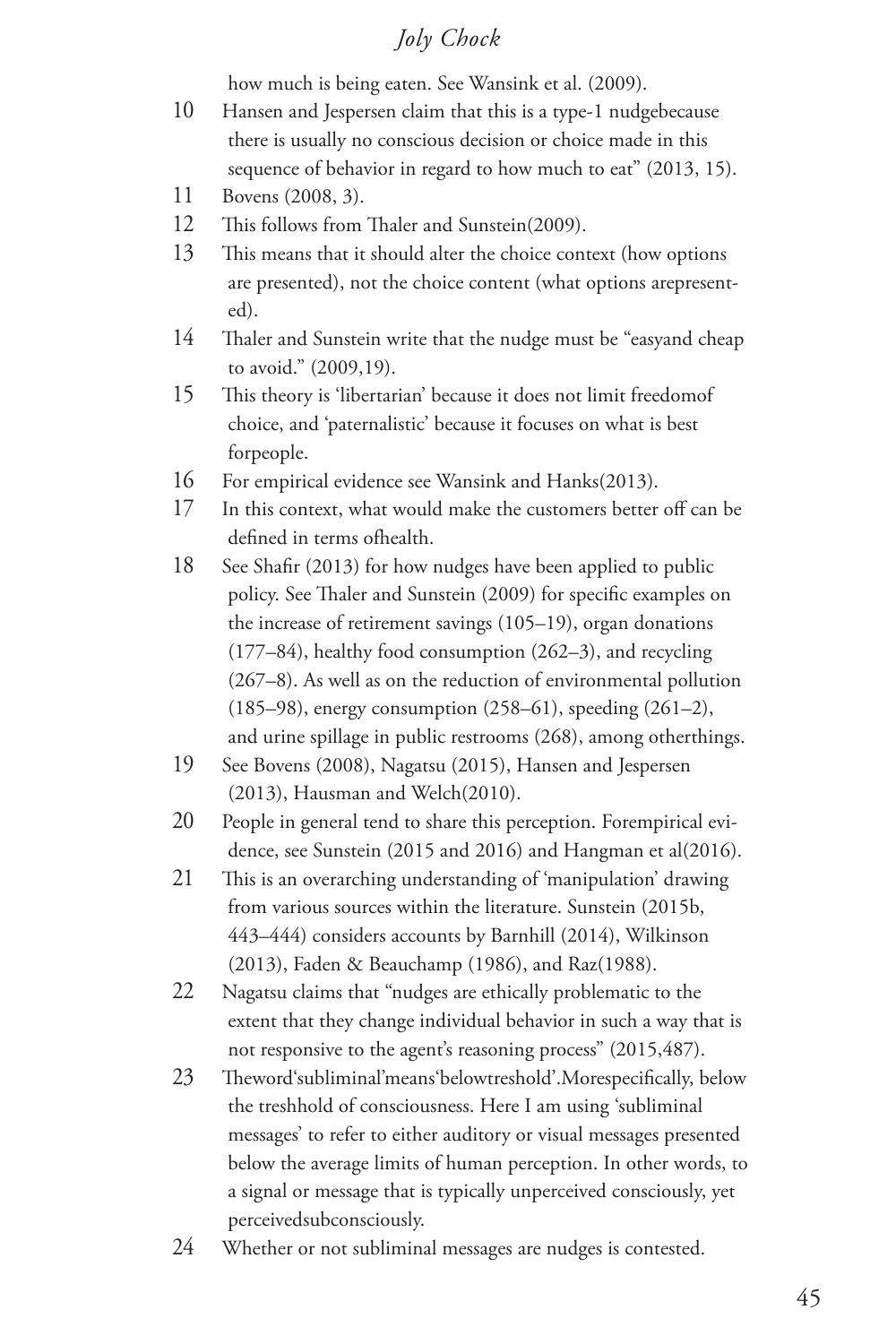Some critics argue that subliminal messages are not nudges. However, some others, including Thaler and Sunstein, find it difficult to differentiate the two because all it takes for an intervention to be a nudge is for it to preserve freedom of choice. That is, to not limit options or attach incentives or consequences to any of them. Since subliminal messages do not do any of this, it is reasonable to think that they are nudges. However, what is commonly resistedisthattheyaremorallypermissible.Thus,ThalerandSunsteinargue that even if nudges, subliminal messages are not instances of Libertarian Paternalism. My argument in this paper assumes that subliminal messages are nudges. More specifically, type-1 nudges given that they engage us only subconsciously.

- 25 Hausman and Welch (2010,128).
- 26 Hausman and Welch (2010,127).
- 27 In contrast, Hansen and Jespersen claim that type-2 nudges facilitate and increase freedom of choice and "empowerment" by meansof reflective engagement (2013,24).
- 28 Recall that LPC holds that for an intentional intervention to be morally permissible, it has to be (i) a nudge, (ii) transparent, and (iii) aimed toward the welfare of those being nudged.
- 29 This evaluation of TMO follows the 'Moorean Shift', which is a way of objecting to an argument by appealing to commonsense. That is,by showing that rejecting its conclusion is more reasonable than accepting the conjunction of its premises. The move was originally proposed by GEMoore in response to skepticism. See Moore(1939).
- 30 Thaler and Sunstein claim that the "manipulation of this kindis objectionable precisely because it is invisible and thus impossible to monitor" (2009, 246).
- 31 Note that a person with the right technological equipment could detect messages that would be undetectable otherwise. Thaler and Sunstein's claim, then, does not mean that subliminal messages are in fact "iimpossible" to monitor but perhaps only that they are practicallyundetectable.
- 32 This is the case even more so if the nudgee is unaware ofthe concept of nudging and the biases that influence their thinking.
- 33 Note, too, that there is another way in which Thaler and Sunstein's distinction restricts the set of morally permissible nudges even more. It rules out a lot of type-2 nudges for the reasons I mention above having to do with type-2 nudges' reliance on type-1 nudges. This is the case because agreat